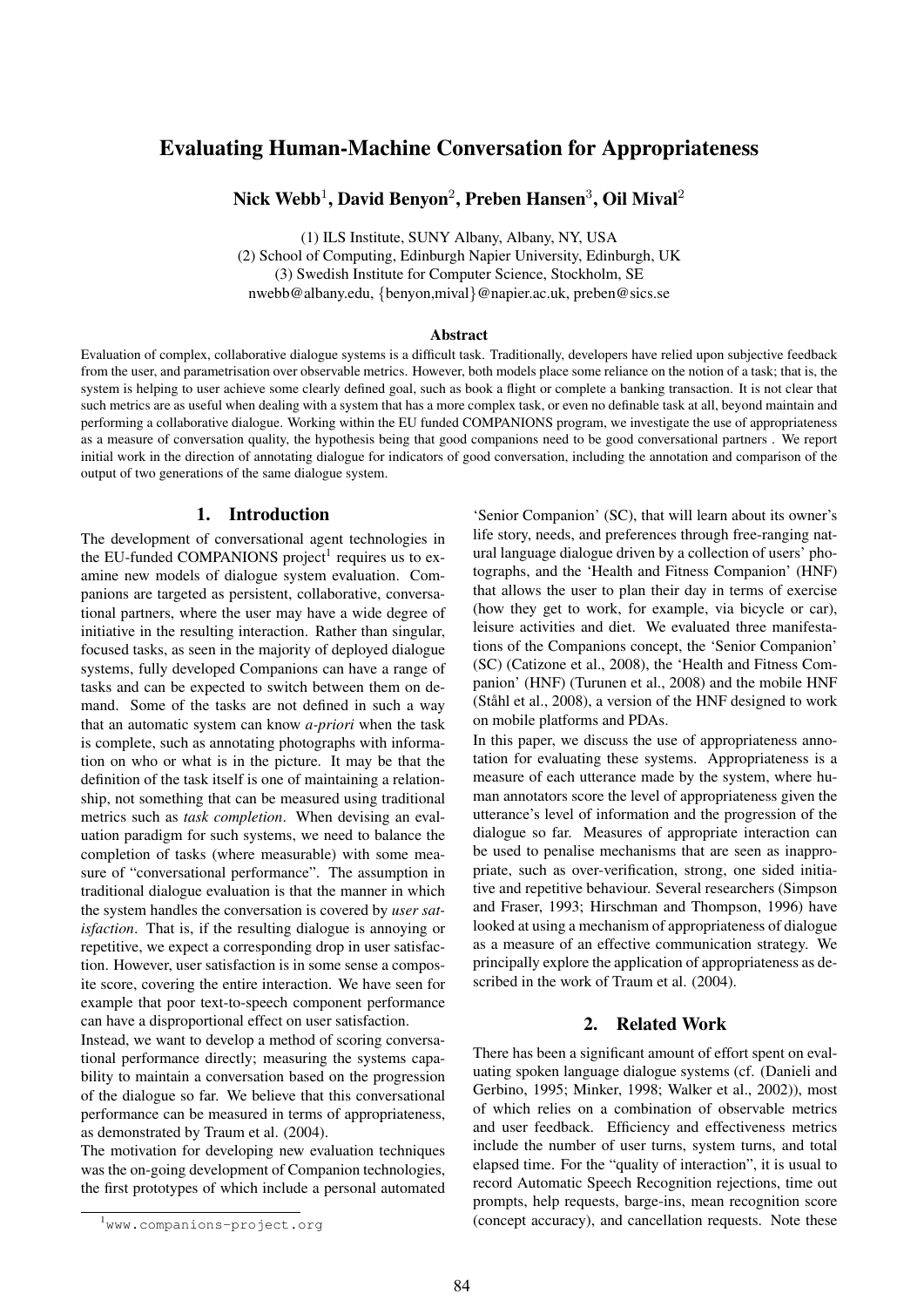(62) Speaker User: AppTag="Response Received": tell me a joke

(63) Speaker System: AppTag="Appropriate Response": The Software Development Process: 1. Order the T-shirts for the Development team, 2. Announce availability, 3. Write the code, 4. Write the manual, 5. Hire a Product Manager, 6. Spec the software (because writing the specs after the code helps to ensure that the software meets the specifications), 7. Ship, 8. Test (the customers are a big help here), 9. Identify bugs as potential enhancements and 10. Announce the upgrade program

(64) Speaker User: AppTag="No Response: Appropriate":

(65) Speaker System: AppTag="Appropriate Question": What is your relationship to Libby?

(66) Speaker System: AppTag="Inappropriate Response": I'm sorry I didn't understand your relationship to Libby.

...

(70) Speaker User: AppTag="Response to System": Could be as my friend

(71) Speaker System: AppTag="Filled Pause": Thank you

Figure 1: An interaction with the Senior Companion

are somewhat functional descriptors of quality of interaction.

The DARPA Communicator Program made extensive use of the PARADISE metric (Walker et al., 1997). PAR-ADISE (PARAdigm for DIaLogue System Evaluation) was developed to evaluate the performance of spoken dialogue systems, in a way de-coupled from the task the system was attempting. 'Performance' of a dialogue system is affected both by *what* gets accomplished by the user and the dialogue agent working together, and *how* it gets accomplished, in terms of the quality measures indicated above. In other words, PARADISE aims to maximise task completion, whilst simultaneously minimising dialogue costs, measured as both objective efficiency of the dialogue (length, measured in total turns for example) and some qualitative measure. A consequence of this model is that often the dialogue quality parameters are tuned to overcome the deficiencies highlighted by the observable metrics, such as discussed in Hajdinjak and Mihelič (2006). For example, using explicit confirmation increases the likelihood of task completion, and so is often chosen, despite being regarded as somewhat unnatural in comparative human-human speech data.

#### 3. Evaluation of Companions

We initially evaluated three manifestations of the Companions concept; the Senior Companion (SC), the Health and Fitness Companion (HNF) and the mobile HNF.

The mechanisms for evaluation were two-fold. Qualitative surveys were used to acquire subjective opinions from the users of the Companions prototypes, in conjunction with quantitative measures such as Word Error Rate and Concept Error Rate. We analysed the resultant dialogues between users and companions to calculate measures relating specifically to the speech component, the dialogue performance, users experience and task completion as a whole. Eight people completed the whole protocol. Each partic-

ipant had to complete four distinct tasks; introductory tutorials, using prototypes, on-line surveys and interviews. The SC had a voice training exercise with the Dragon ASR software before its associated introductory tutorial. This voice training exercise took five to seven minutes to complete. Each session then began with an introductory tutorial. These ten to sixteen slide presentations introduced the prototype, established its intentions, its limitations, what the prototype would say and do, how to use the prototype and give the user suggestions in how to respond. Participants then used the SC, HNF and mobile HNF for 10-15 minutes each, completing the on-line questionnaire after each session. Participants were video taped and recorded during their interaction. Finally the participants were each interviewed by a researcher.

We collected standard timing information from each interaction, to establish baseline guides for the usability and stickiness of each prototype. Turn and utterance durations (in seconds) are available for both SC and HNF systems, however because the systems work in different ways and timestamps have been produced at different points, the figures are not directly comparable. For example, the SC has an always-open microphone channel, whereas the HNF has a push to talk feature.

Vocabulary sizes and utterance lengths (in words) are available both based on ASR results and on transcriptions. Word error rate (WER) has been calculated using the standard formula; (Deletion Errors + Insertion Errors + Substitution Errors) / (number of words actually uttered by user). Regular dynamic programming string alignment has been used to calculate the errors. Concept Error Rate (CER) has been calculated by ignoring the order of recognised concepts, substitution errors are used only for cases where part of the recognised and actual concepts match.

Dialogues with the SC had between 100 and 160 dialogue turns (sum of both user and system turns). Dialogue durations were between 9 minutes 20 seconds and 15 minutes 15 seconds. HNF dialogues had between 20 and 74 turns and lasted between 3 minutes 15 seconds and 12 minutes and 45 seconds. Since the set of tasks were given to the participants, these figures are only descriptive of the evaluation procedure.

Average length of user utterances varied between participants from 2.9 and 6.8 words for SC and between 3.0 and 8.3 words for HNF. It can be seen that there are significant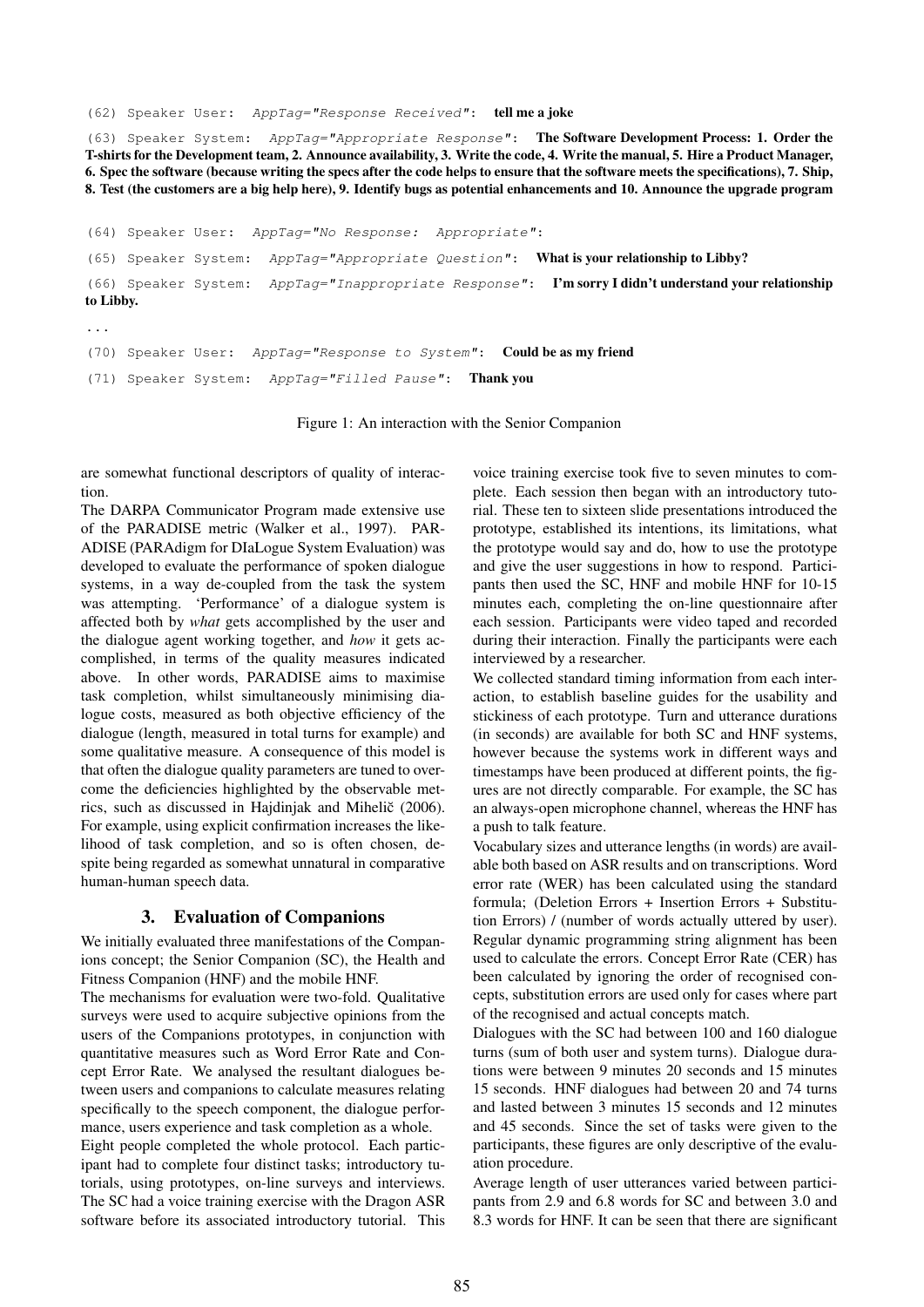| $(16)$ :<br>away? |                                       | Speaker System: AppTag="Appropriate Question": Alright. How about ordering lunch from a take-     |  |  |
|-------------------|---------------------------------------|---------------------------------------------------------------------------------------------------|--|--|
|                   |                                       | $(17):$ Speaker User: AppTag="Response to System":                                                |  |  |
|                   | about ordering lunch from a takeaway? | (18): Speaker System: AppTag="Request Repair": Sorry, I didn't understand. Can you re-phrase: How |  |  |
|                   |                                       | $(19)$ : Speaker User: AppTag="Response to System": That is too splendid                          |  |  |
|                   |                                       |                                                                                                   |  |  |

(20): Speaker System: AppTag="Appropriate Question": So, you are going to take the bus part of the way and walk the rest of the way to work?and you are going to order takeaway for lunch?Are both of those correct?

Figure 2: An interaction with the Health & Fitness Companion

differences in how verbose different people are. While the small dataset does not allow statistical testing, the utterance lengths used by one person with the SC seem to be rather well in line with their utterance lengths with HNF. Comparing the actual utterance lengths with ASR results, ASR in the SC recognises fairly closely the same amount of words as uttered, while HNF recogniser tends to recognise fewer words, i.e. makes a high degree of deletion errors, as might be expected for a trained, single user ASR versus a large vocabulary, multi-user system.

Average system utterance length for SC is around 14 words and for HNF 12 words. Vocabulary size used by people with SC ranged between 33 and 131 words, while HNF resulted in vocabularies between 18 and 116 words. The average of these is 70 for SC and 55 for HNF. The larger vocabulary of SC dialogues is to be expected due to systems more open questions; in fact, it is somewhat surprising that the vocabulary is so small. Word error rates for SC range between 0.12 and 0.37. Many of the errors are small insertion errors, but there are cases, where larger segments are completely misrecognised. Word error rates for HNF range between 0.79 and 0.51, with one case where error rate was over 1 because of massive amount of rejection errors. While the word error rates of HNF are extremely high, concept error rates are somewhat smaller, between 0.33 and 0.65.

Measures of how people related to the Companions were collected through on-line questionnaires. The SC consisted of forty questions that were answered on a 5-point Likert scale (strongly agree, agree, undecided, disagree, strongly disagree). Twenty seven responses were collected. The questions were organised around six themes:

- The behaviour of the Companion and what it looked like
- The utility of the Companion
- The nature of the relationship between participant and Companion
- The emotion demonstrated by the Companion:
- The personality of the Companion
- The social attitudes of the Companion

The HNF used the same set of questions, but allowed for people to provide additional comments to explain their choice. Eight responses were collected in total. More details of the metric based evaluation can be seen in Benyon et al. (2008).

## 4. Appropriateness Mark-Up

In order to capture appropriateness of dialogue, annotation of the resulting dialogue transcripts was required. Annotators used a scheme that splits the system and user utterances (here, utterance is used to mean a single unit of information in the dialogue sense, where a user turn can be made up of several such utterances each corresponding to a single piece of information) and codes each utterance with one of several annotations, as seen in Figure 3. For users, there are four grades of annotation, three of which come directly from the work of Traum et al. (2004); those utterances that elicit a response (RES); those where no response was received, and this was appropriate behaviour (NRA); and those where no response was received, and this was deemed inappropriate (NRN). Initial trials showed that annotators were often confused as to what to annotate a reply by the user to a system question, so we added a fourth category, response to system (RTS).

As this appropriateness annotation process is targeted at the role of the artificial agent in interactions, there are more options for annotating system responses. For agent utterances, there are seven categories. There are filled pauses (FP), requests for repair (RR), appropriate responses (AR), appropriate new initiatives (INI), appropriate continuations (CON) and finally inappropriate responses, initiatives or continuation (NAP). Again, annotators were confused as to how to annotate questions asked by the system that were appropriate, so we added the category appropriate question (AQ).

#### 4.1. Example Annotations

For each of the categories listed above, an example is given, taken from our annotation guideline manual. In each case the utterance *italicised* is the utterance under discussion.

#### RTS: Response to system

The user gives an utterance that is a direct reply to a system question. It does not matter if the response is appropriate or not.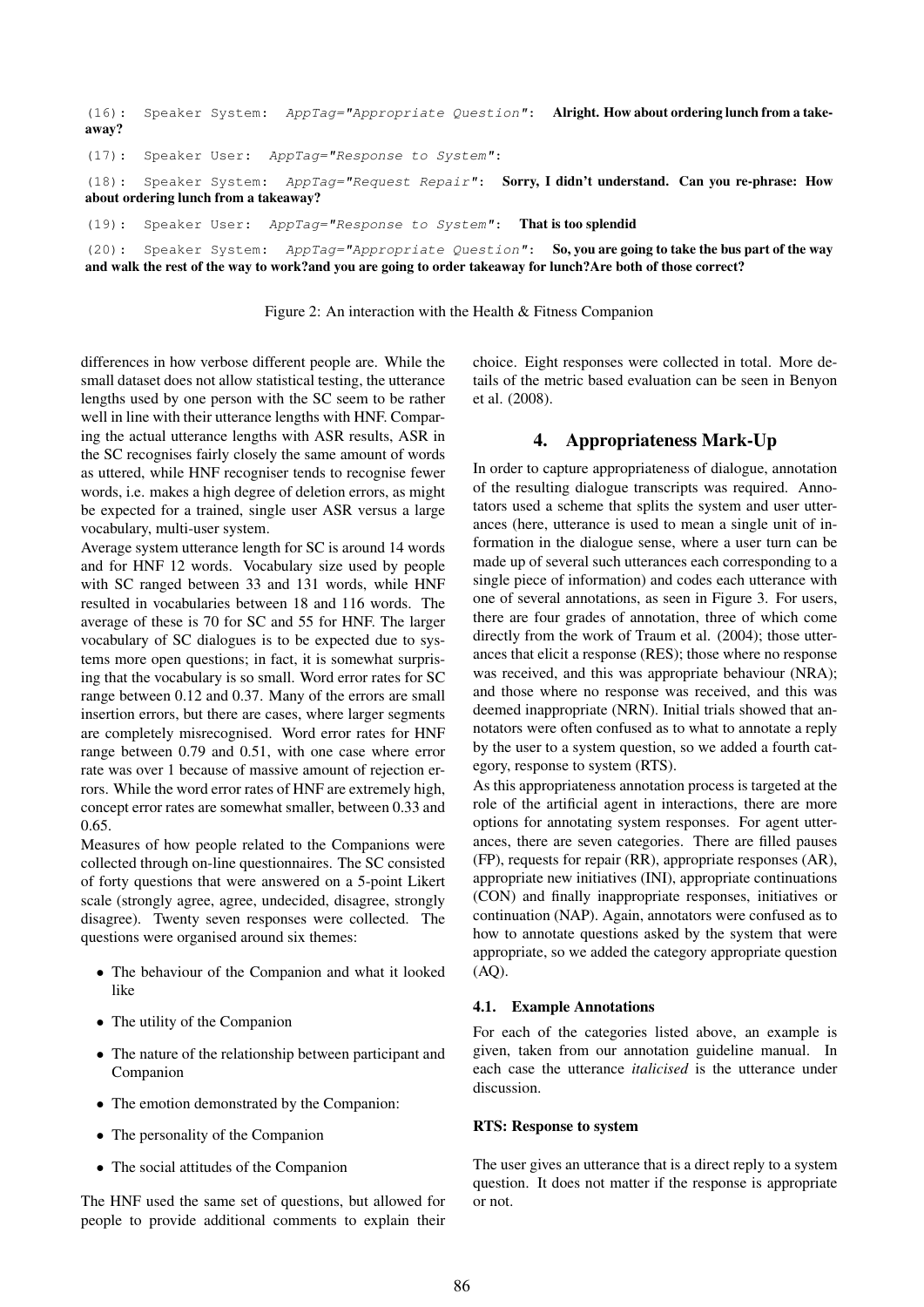|        | Label      | Name                                                         | Score          |
|--------|------------|--------------------------------------------------------------|----------------|
| User   | <b>RTS</b> | Response to system                                           | $\theta$       |
|        | <b>RES</b> | Response received                                            |                |
|        | <b>NRA</b> | No response, appropriate                                     | H.             |
|        | <b>NRN</b> | No response, NOT appropriate                                 | $-2$           |
| System | FP         | Filled pause                                                 | $\theta$       |
|        | <b>RR</b>  | Request repair                                               | $-0.5$         |
|        | AP         | Appropriate response                                         | $\overline{2}$ |
|        | AQ         | Appropriate question                                         | $\overline{2}$ |
|        | <b>INI</b> | New initiative                                               | 3              |
|        | <b>CON</b> | Appropriate continuation                                     | 0.5            |
|        | <b>NAP</b> | Inappropriate response, question, continuation or initiative | -1             |

Figure 3: Tags used to annotate appropriateness

Example:

SYSTEM: Who is in this picture? *USER: Alan*

#### RES: Gets response

The user gives an utterance (a request or a directive) that gets a response from the system (that response need not be appropriate).

Example:

*USER: I'd like to read the news* SYSTEM: Ok, here is the news

#### NRA: No response, appropriate

The user gives an utterance that doesnt get a response from the system, but this is appropriate behaviour.

Example:

*USER: Please be quiet* SYSTEM: ¡blank;

## NRN: No response, not appropriate

The user gives an utterance that doesnt get a response from the system, but that is NOT appropriate behaviour.

Example:

*USER: Whats your name?* SYSTEM: .....

### FP: Filled pause

A statement, or content free filler, or an automatic response action. Contains neither a question, or new initiative.

Example:

*SYSTEM: thanks*

### RR: Request for repair

When the system fails to understand input, and requests help, either explicitly (can you repeat that) or implicitly (by asking the same question again).

Example:

*SYSTEM: Im sorry, I didnt understand, could you repeat that?*

#### AP: Appropriate response

The system responds appropriately to some utterance or request, using knowledge or context of the dialogue.

Example:

USER: Who did I say is in this picture? *SYSTEM: I see Bob and Roger and David*

#### AQ: Appropriate question

The system asks an appropriate question given its level of knowledge and the context of the dialogue.

Example:

USER: Thats my Uncle Bob *SYSTEM: And how old is Bob in this picture?*

#### INI: Appropriate new initiative

When the system moves the dialogue situation along by introducing a new task or direction.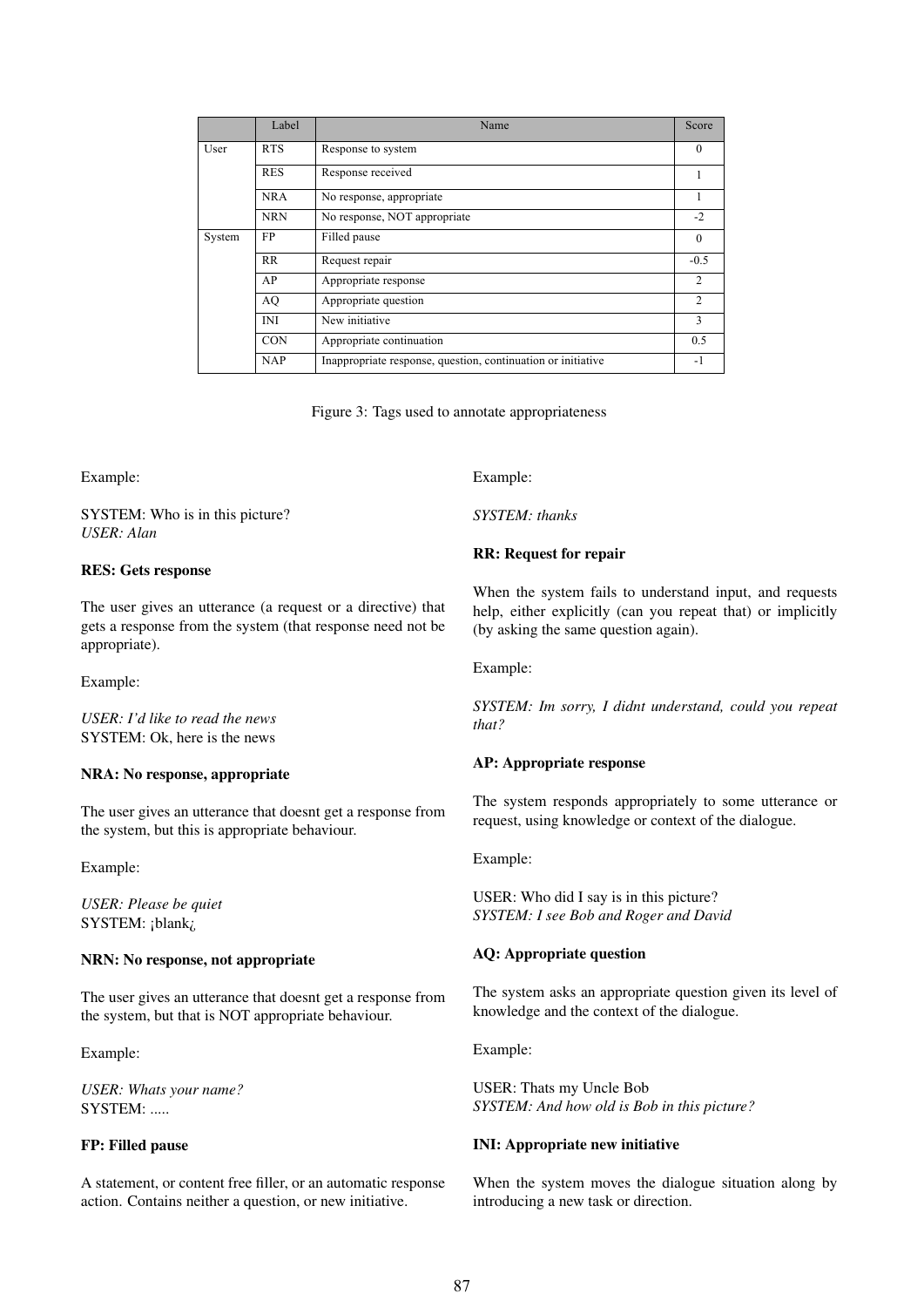Example:

USER: I dont know anyone in this picture *SYSTEM: Ok, why dont we talk about another picture?*

#### CON: Appropriate continuation

When the system makes extended contributions to the current context.

Example:

USER: This was taken in Rome. SYSTEM: I love Rome. *SYSTEM: It's where I met my first wife.*

### NAP: Inappropriate response, continuation, question or initiative

When the system responds in a way inappropriate to the level of understanding or situation in the dialogue. Consider the dialogue context (i.e. what the system can be said to understand at this stage). Only consider what has been recognised, not what was actually said.

Example:

USER: I dont know the person in this picture, I never met them

*SYSTEM: Ok, so when were they born?*

#### 4.2. Scoring

Each of the resulting annotations over the transcript is then scored. At this stage, we imported the scoring intuitions used by Traum et al. (2004), although it is not clear that these represent the most effective scores for Companions dialogues, something we shall explore in later work. We give the scoring values for each of the annotations, and the corresponding intuition that the scoring is meant to capture. First, filled pauses are graded as generally humanlike, and good for virtual agents to perform, but don't add a lot (score:0). Appropriate responses and questions are very good (score:+2), but even better are initiatives that push the interaction back on track (score:+3). Extended contributions, where the system adds additional information to something initiated earlier, are fine (score:+0.5). Repairs and clarifications are bad in their own right (score:-0.5), but their use can still gain points by allowing subsequent appropriate response. For example, if it takes 2 dialogue moves to complete a repair (with a combined score of -1), that then leads to an appropriate response (and receives a score of +2), then we still reward this sub-part of the interaction with an overall score of +1. Finally, inappropriate responses are bad (score:-1), but no response is worse (score:-2). For those familiar with reward-oriented approach to dialogue modelling, it can be seen that such an evaluation methodology can be used to assign rewards to complete and partial dialogues.

### 5. Appropriateness Evaluation

For the first phase of our evaluation, we had 8 users complete the entire protocol, that is, interact with both the SC and the HNF. All participants were native English speakers without strong accents, whose ages ranged from 27 to 61. Of the participants, 2 were female, and 6 were male. Each participant had to complete four distinct tasks: Introductory tutorials; Using the prototypes; On-line surveys; and post-interaction interviews. Shortly after the initial evaluation exercise, we received an updated version of the Senior Companion (that we shall refer to as version 2), and we repeated the entire evaluation using this new version. This time there were 12 total participants, 9 male and 3 female, with ages from 21 to 38. The key differences between version 1 of the SC and version 2 were:

- version 2 interfaced with Facebook. This meant that users had access to their own photograph collections, and if any photographs had been tagged with the identities of individuals, these names were already known to the Companion.
- $\bullet$  the A.L.I.C.E. chat-bot<sup>2</sup> was integrated into the Companion. When there was a misrecognition, for example the Companion asks for location information, but the NLP module fails to identify any matching input, the chat-bot would be called using whatever had been recognised as input. Often, the simple pattern matching of the chat-bot would result in meaningful information being retrieved from the web, and used to construct an on-topic comment or question. For more about this integration, please refer to (Field et al., 2009).

Everything else about the SC demonstrator remained the same, and scored around the same in a range of key observable metrics (such as WER and CER, for example). However, we were able to determine that version 2 of the SC elicited both different behaviour and different reactions from users than version 1. For example, the average number of words per utterance from the user increased from 4.27 with version 1 to 6.1 with version 2, a 43% increase. The feedback from user surveys also showed a significant improvement in user satisfaction with the system, with more users finding the Companion 'engaging' *and* indicating that the Companion 'demonstrated emotion' at times.

With subjective and objective evaluations complete, we have XML files containing all user-system interactions, and a sense that, over two versions of the same prototype, improvements in the interaction have been made. We wanted to apply the annotation scheme described in Section 4., and determine the score for each *dialogue* and for each system as a whole, to see if we could characterise errors and capture improvements in the dialogue. For this evaluation, all dialogues were annotated by a single user. However, to check preliminary consistency, one dialogue of the HNF and one of the SC was annotated by 3 additional annotators, with no training other than access to the annotation

<sup>2</sup>http://alicebot.blogspot.com/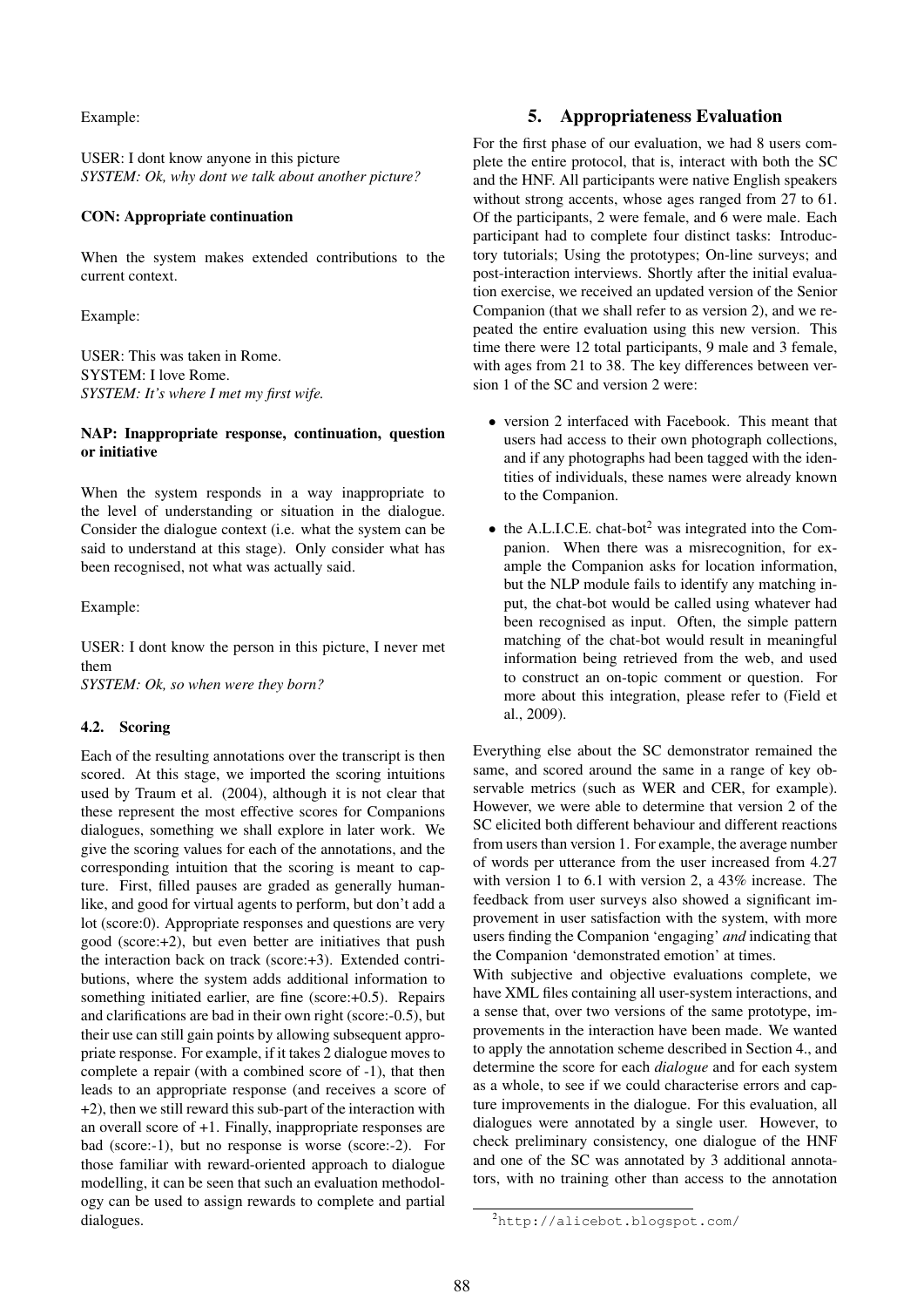

Figure 4: Average number of utterances, and average score, per system

guidelines. Several of the annotators had no prior experience with dialogue systems. We then computed inter-coder reliability among all annotators, according to Krippendorf's alpha. For the SC, we computed  $\alpha = .80$ , and for the HNF  $\alpha = .73$ . Both of these, particularly the score for the SC dialogues, are good indicators that the annotators are able to reliably encode the categories as described. The difference in  $\alpha$  scores can be explained by the differences in utterance segmentation, with the HNF often having longer, more complex utterances.

To understand how the appropriateness annotations were applied, we discuss some examples with reference to Figures 1 and 2. In Figure 2, a dialogue with the HNF, the systems asks a question of the user (utterance 16), which is marked as appropriate for this stage in the dialogue. The user replies (17), but nothing is captured by the system. The system initiates a repair (18) to which the user replies (in 19). Not shown here, but in the original XML file, is the actual user utterance ('that is too expensive'), but what is shown here is what the system recognises. This is important to note: appropriateness captures the systems response to what has been understood, and *not* what the user actually says. In the case of mis-recognitions, we would expect the user to be primarily responsible for correcting any obvious errors. The dialogue concludes with an appropriate question (20). There is a case to be made that the formulation of the question in (20) is some sort of check, or confirmation, and that it may be appropriate to annotate this as such. We discuss this later in Section 7..

In Figure 1 there is a dialogue with the Senior Companion. This fragment begins (62) with a user initiating a request for a joke, which the system recognises and responds appropriately (63). The next user utterance is not recognised at all by the system (64), so instead the system returns to the task prior to the joke request, talking about some underlying set of photographs (65). However, the system *immediately* enters a loop; this cannot be seen explicitly in the data represented here, but the timing information in the XML files shows that there is less than a second between utterance (65) and utterance (66) and this is marked as inappropriate behaviour. Indeed, the system enters an error loop, as utterances (67) through (69) are repeats of utterance (66)and all are marked as inappropriate. Finally, in utterance (70) the user finally answers the original question and the system recognises this input, and thanks the user (71). Again, there is an ambiguity here; we may at some later date want to encode utterances such as (71) as an explicit use of politeness but for the moment we capture them as essentially meaningless filled pauses.

#### 5.1. Analysis

Once all dialogues have been annotated, we use the scoring mechanisms outlined in Section 4.2. to calculate average scores for each system. A summary of the average dialogue score, and a comparison with the average number of utterances can be seen in Figure 4. There is some notion that for Companion-like technologies, longer conversations are better (a metric often referred to as 'stickiness', and at odds with goal-oriented systems, where shorter interactions are better), indicating a willingness of the user to converse with the technology, but of course the complexity of the underlying domain and it's open-ended nature also has a direct effect. As an alternative analysis, if we normalise the results by length of dialogue we see in Figure 5 that the resulting average score per utterance of the dialogue favours the HNF. This is also a potentially useful score, that indicates that there are more positive contributions made by individual utterances of the HNF.

Where comparison is most useful at this indicative stage is between two versions of the same Companion. From Figure 4 it is possible to see that with version 2 of the SC, the average length of the dialogue decreases, but the overall average score *increases*. In Figure 5 this is confirmed, as the average contribution per utterance in version 2 of the SC (the post chat-bot system) increases, from 0.26 to 0.4, representing a 54% increase per utterance. In order to understand in more detail what was happening with each prototype, we performed an analysis of the distribution of tags across the systems, as can be seen if Figure 6. We can see that with version 2 of the SC there is a significant increase in the number of appropriate questions asked, at the same time as a significant decrease in requests for repair.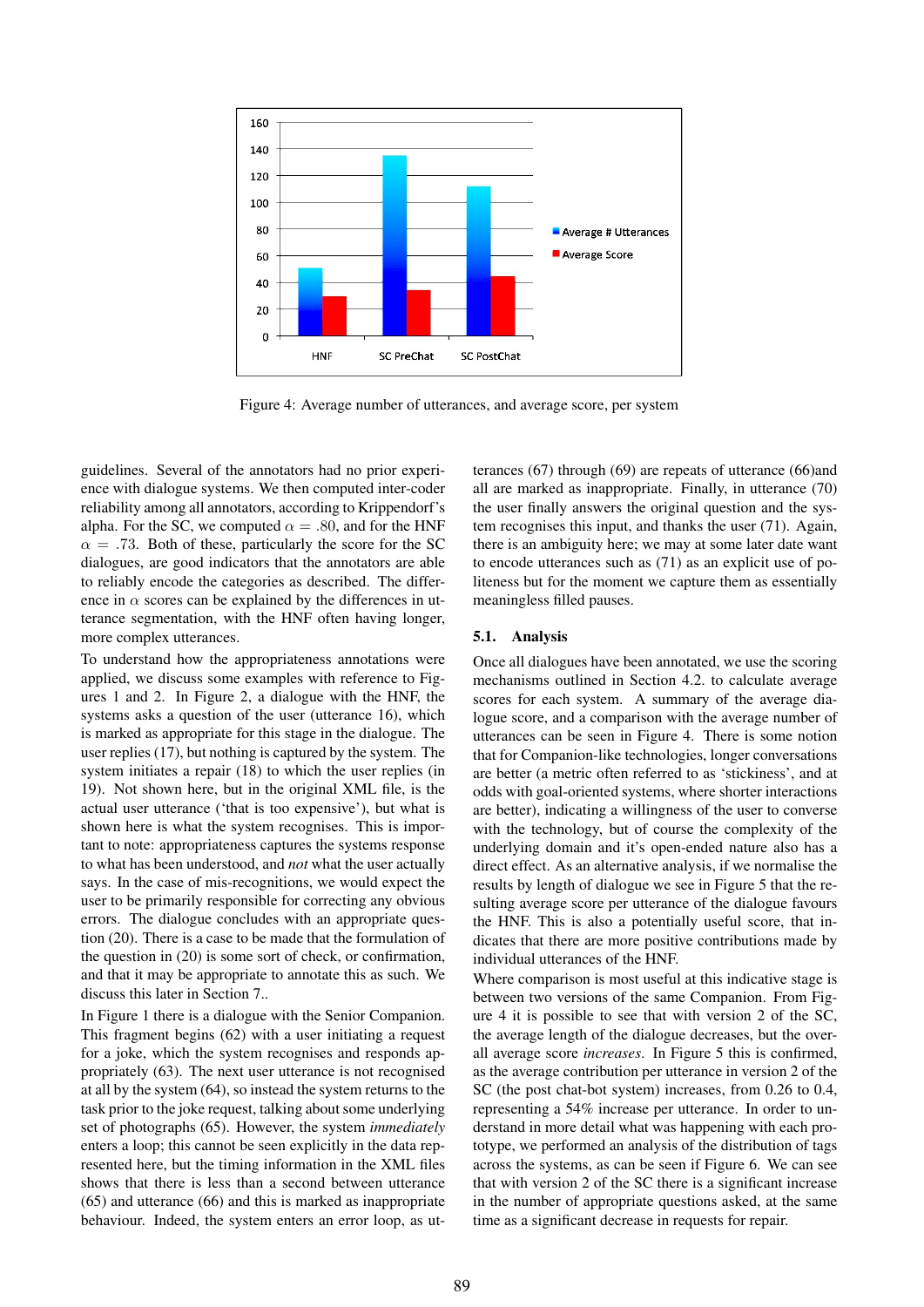

Figure 5: Average score of *each* utterance, per system

In order to understand in more detail what was happening with each prototype, we performed an analysis of the distribution of tags across the systems, as can be seen if Figure 6. We can see that with version 2 of the SC there is a significant increase in the number of appropriate questions asked, at the same time as a significant decrease in requests for repair. We can determine from the transcripts that this is due to the deployment of the chat-bot technology which at times performs a query over the internet, and replies with a relevant question or continuation. For example, if the user replies that the location of a photograph is "Edinburgh", asks if the user has ever been the the Royal Mile (a well known tourist site). Even if the information from the user is mis-recognised, the chat-bot can be used to ask a seemingly appropriate question given the context of the dialogue, resulting in less repair requests. One side effect of such a mechanism is that in addition to the increase in appropriate questions, there is an increase in *inappropriate* questions or statements, as sometimes the information retrieved from the web is incorrect. However, this is outweighed by the number of times the information is correct and is still seen by the users (judging by the subjective surveys) as appropriate conversational performance.

### 6. Conclusions

In this early phase of evaluating Companions prototypes, we have created an evaluation pipeline that has generated baseline objective and subjective performance measures. These measures are useful to show improvements over subsequent versions of Companions prototypes. For example, earlier we showed that there had been a 42% increase in the words per utterance coming from the user, and that there had been improvements in the subjective user feedback, when transitioning from version 1 to version 2 of the Senior Companion.

By annotating the resulting output files, we are able, with the appropriateness annotation, to mirror this improvement, which indicates that for future new versions of prototypes, we can collect some sample dialogues with the new system, annotate them, and hope to predict changes in user satisfaction., although this requires significant further exploration.

We have also established a set of reliable annotation guidelines, and further created a tool, the Appropriateness Annotation Tool, that enables users to annotate dialogues with more ease.

#### 7. Discussion

It is important to note that these annotation metrics are performed by hand, and the scoring based only on an intuition of appropriate dialogue behaviour. In a Companion scenario one might want to weight the measures in alternate ways. For example, we may give increased reward for extended contributions, when the system talks about pictures, and the user is in listening mode. Further, the current scheme conflates some issues, such as responsiveness and appropriateness of response, which we may wish to tease apart further. On the subject of granularity, we already mentioned the possibility of adding new tags (or dimensions of existing tags) to capture, for example, the use of emotion or politeness. More specifically, as we are interested in the inappropriate use of dialogue, we might want to expand the categories of annotation to include the use of inappropriate knowledge, or behaving repetitively.

Importantly, whilst we have these measures for the baseline of system performance, we have no measure of the possible upper bounds of performance. We propose to perform several Wizard of Oz (WoZ) experiments, with subjects determined to be our likely end user group. We will then perform another evaluation over data generated from these experiments, and refine the annotation scheme and scoring weights using this data as our target.

What we do have is a record of those sub-parts of dialogue that are regarded by annotators as inappropriate dialogue. These sections can be passed to developers, for them to determine which part of the prototypes can be updated to improve dialogue performance, something that may not be possible with global user feedback. In the case of mechanisms such as reinforcement learning, appropriateness measures can be used to score both whole dialogues and dialogue sub-structures.

Finally, there are other models of dialogue coherence, such as the work of Artstein et al. (2008) that could work in com-